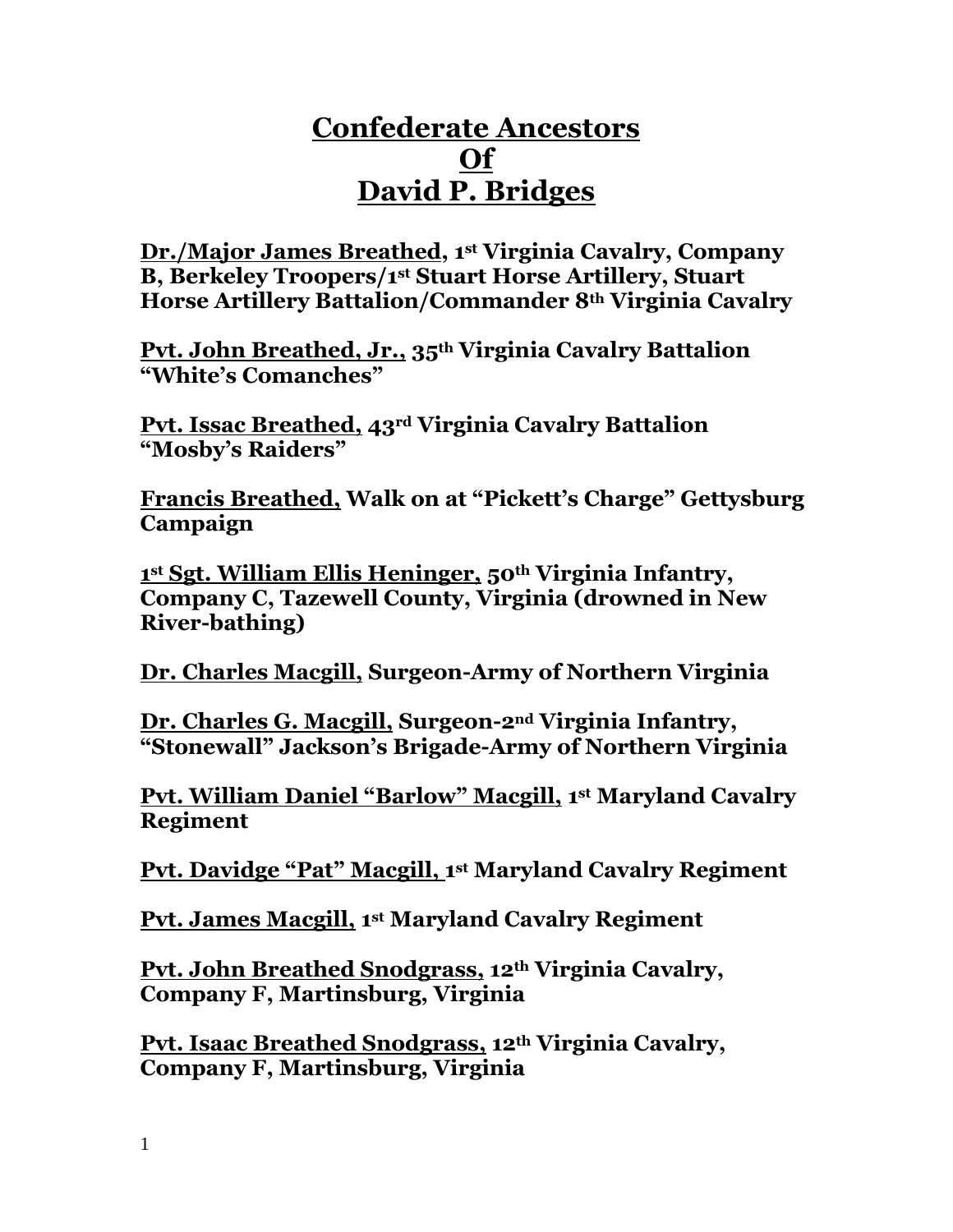**Pvt. Haynes Morgan Thomas, 8th Virginia Cavalry, Company A, Smyth Dragoons (Died March 7, 1862 KIA)**

**Pvt. Abijah Montgomery Thomas, 8th Virginia Cavalry, Company A, Smyth Dragoons (Died April 24, 1863 disease)**

**William Monroe Thomas, 8th Virginia Cavalry, Assistant Surgeon (Died November 22, 1861 disease)**

**Pvt. John Lafayette Thomas, 8th Virginia Cavalry, Company A, Smyth Dragoons**

**1 st Lt. Vincent Henry Thomas, 50th Virginia Infantry, Company C, Tazewell County, Virginia**

**Pvt. David Taylor Thomas, 8th Virginia Cavalry, Company C, Grayson Cavalry**

**Pvt. Samuel McReynolds Thomas, 8th Virginia Cavalry, Company H, Tazewell Troop, Virginia**

**Pvt. Sampson C. Thomas, 23rd Battalion Virginia Infantry, Company A, Louisa Rifles**

**Pvt. James A. Vail, 45th Virginia Infantry, Company A, Floyd Guard, Tazewell County, Virginia**

**Colonel Elijah Viers White, 35th Virginia Cavalry Battalion**

**Reverend John McGill Williams, Chaplain "Stonewall" Jackson Brigade**

**Colonel Joseph H. Harrison, 45th Virginia Infantry, Company A, Floyd Guard, Tazewell County, Virginia** 

**Brigadier General James Patton Anderson, Army of Tennessee**